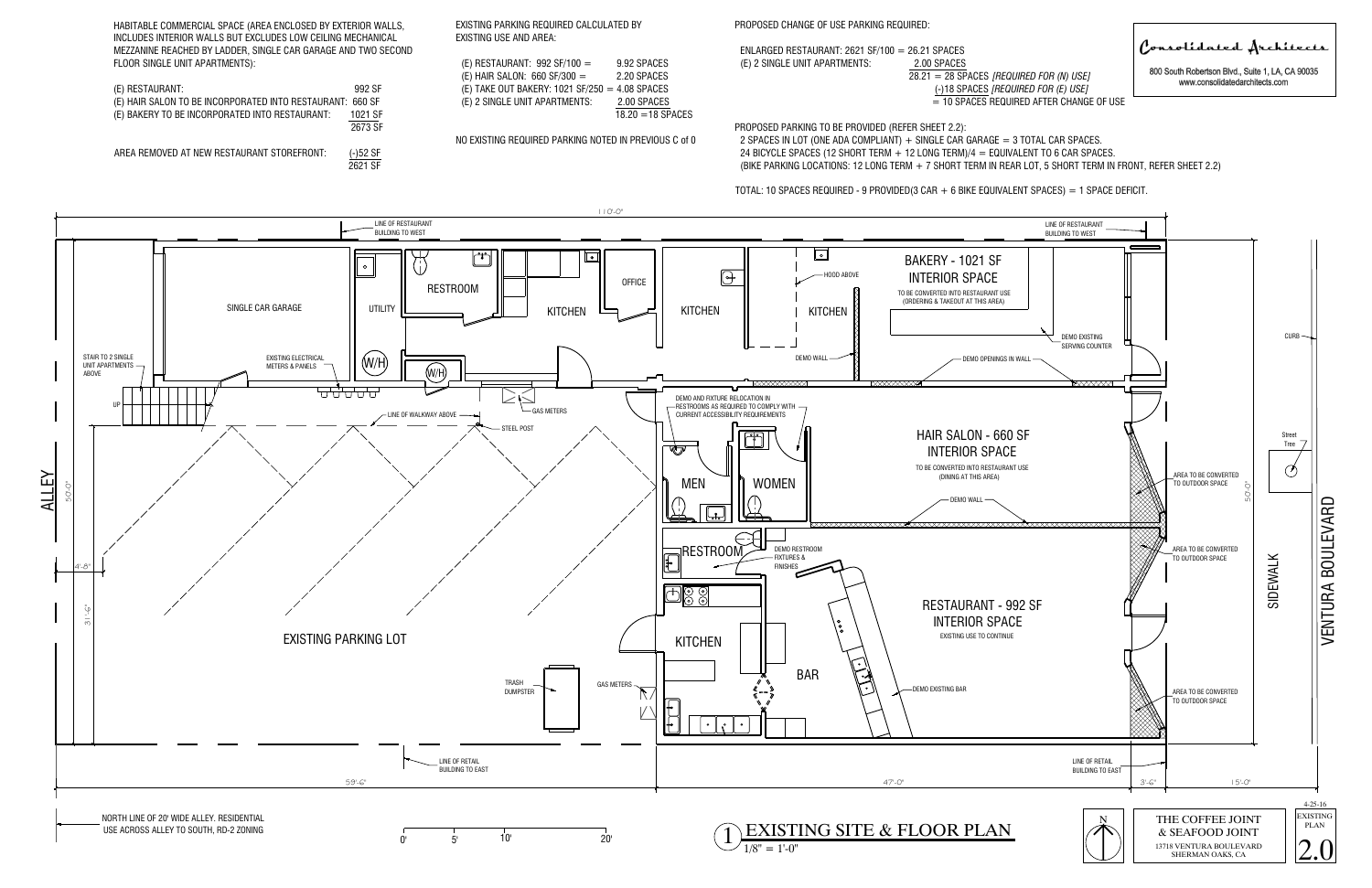





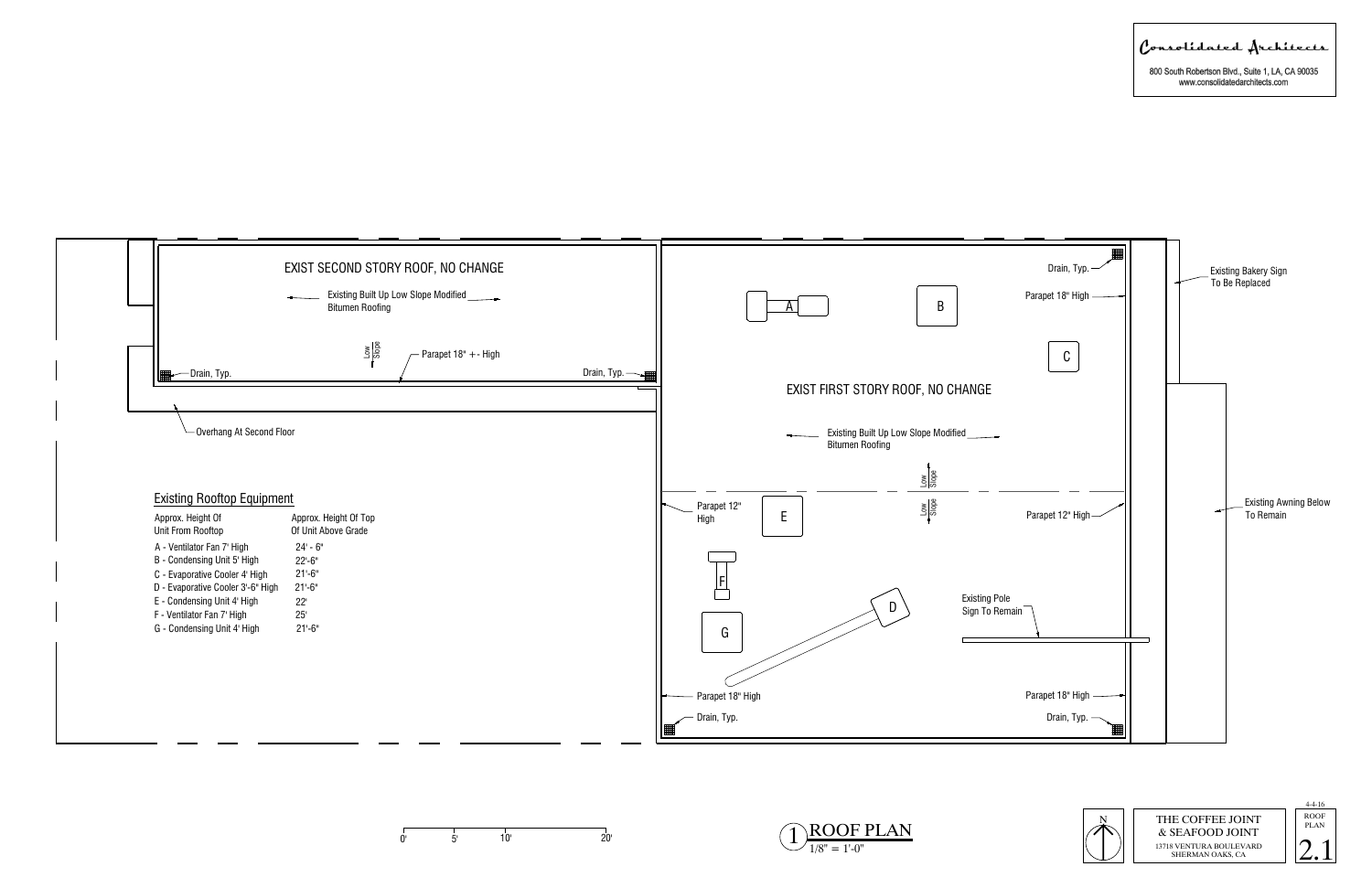

- 
- 
- 





Consolidated Architects

800 South Robertson Blvd., Suite 1, LA, CA 90035 www.consolidatedarchitects.com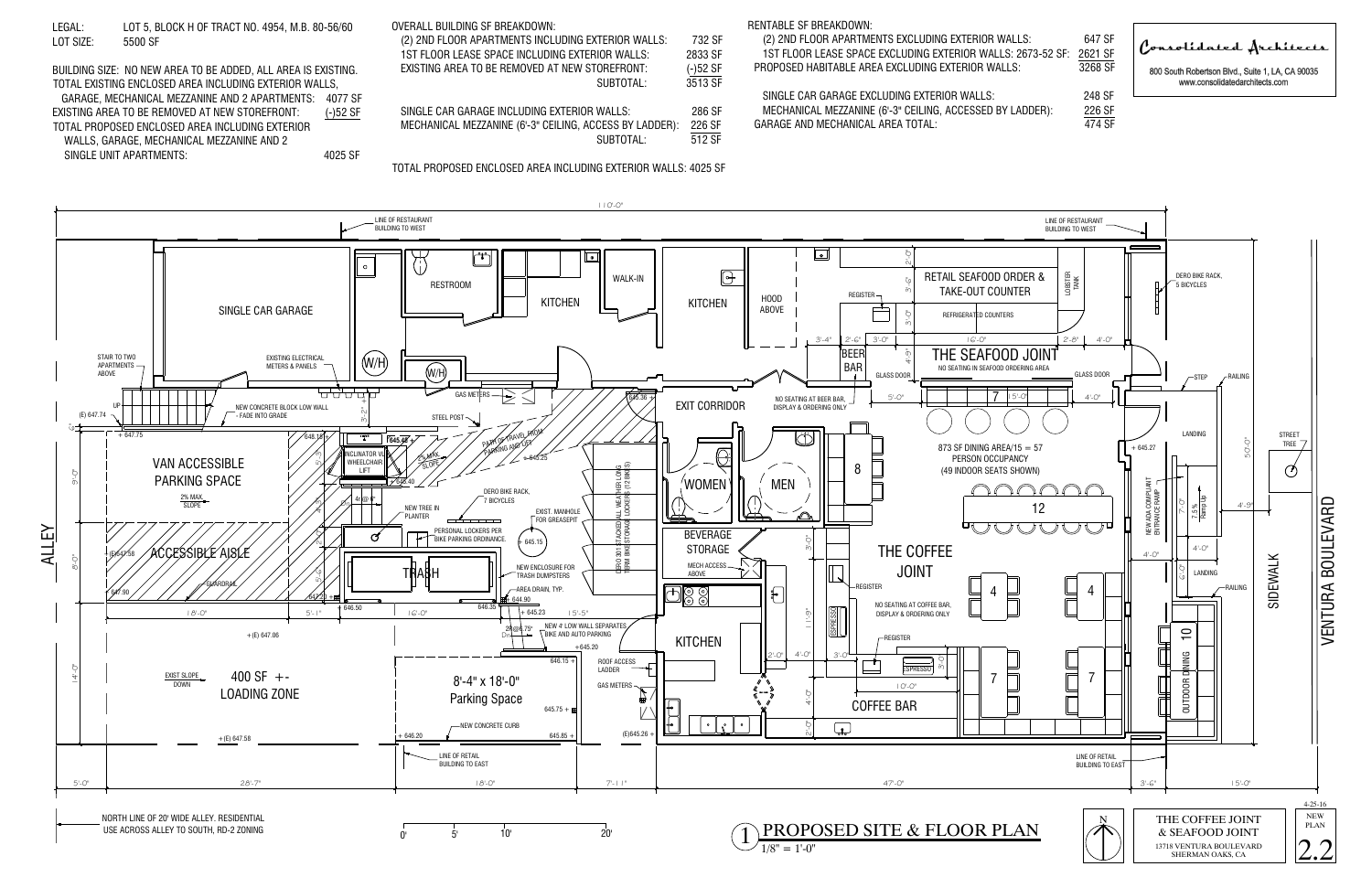





800 South Robertson Blvd., Suite 1, LA, CA 90035 www.consolidatedarchitects.com

Consolidated Architects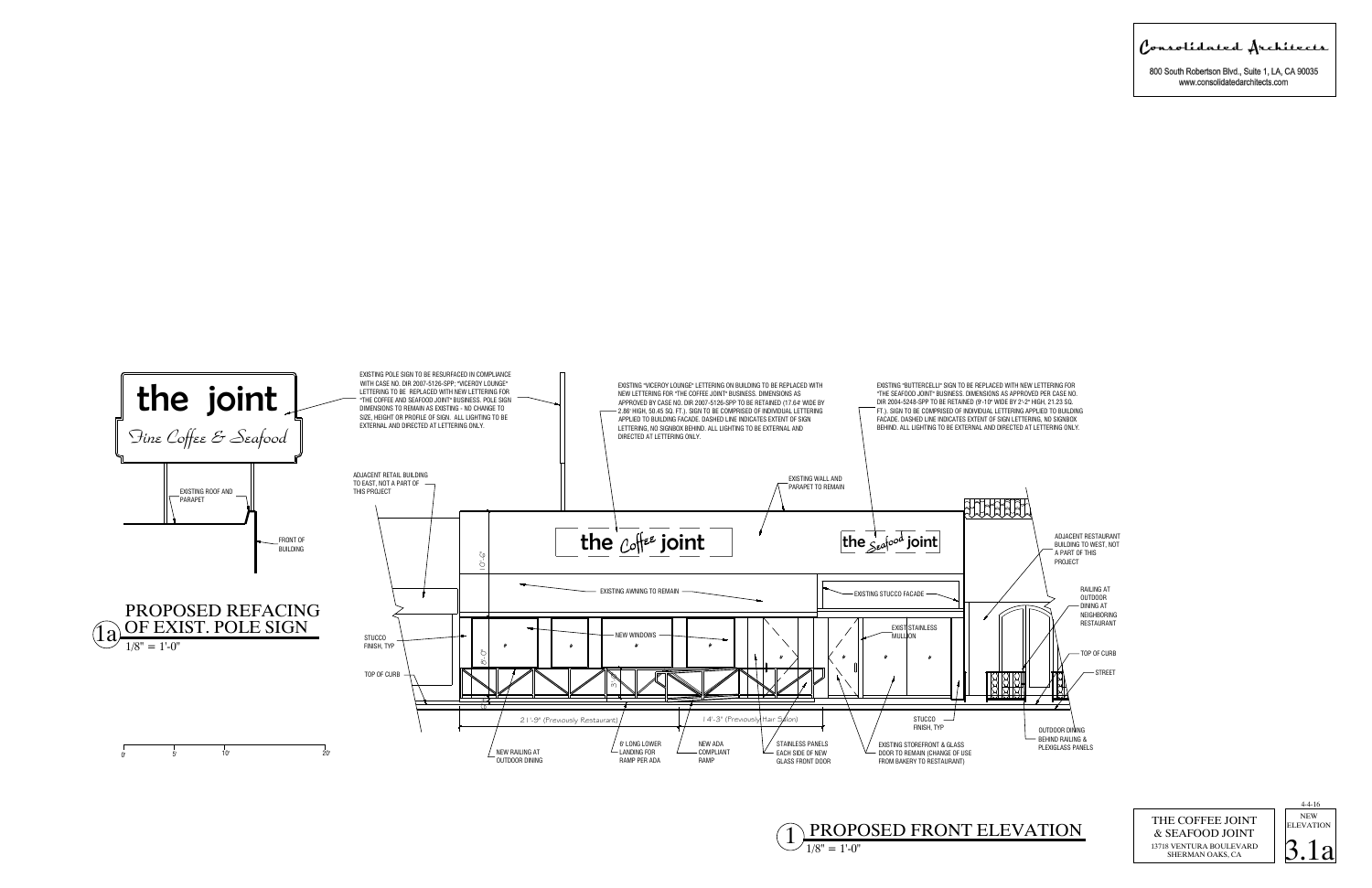

Consolidated Architects

800 South Robertson Blvd., Suite 1, LA, CA 90035 www.consolidatedarchitects.com